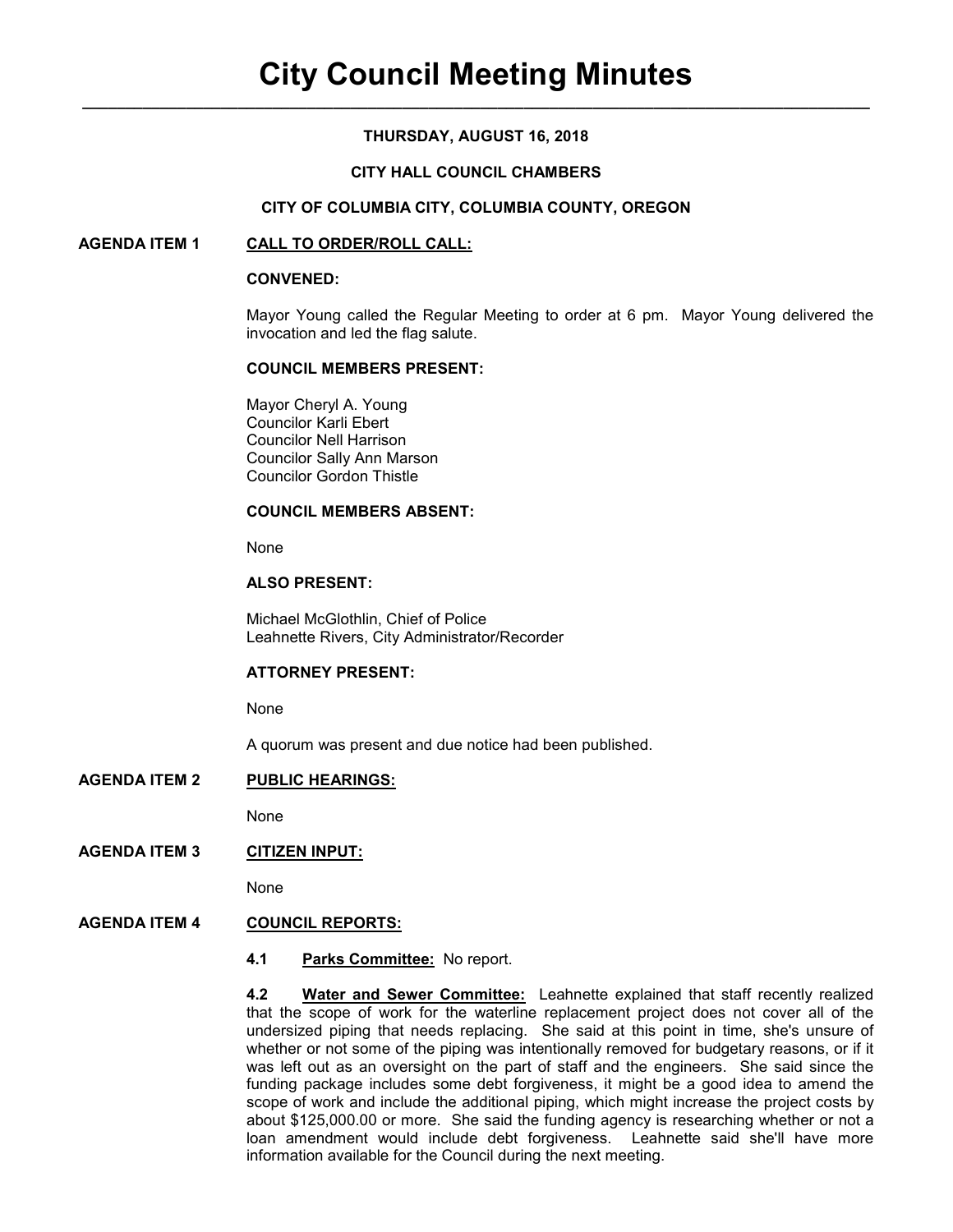**4.3 Street Committee:** Chair Marson said staff is preparing for the Sixth Street paving work.

**4.4 Audit Committee:** Secretary Harrison said the Audit Committee will meet in September. She mentioned that the City auditor recently confirmed that the payee on a check should not also be a signer on the check. Councilor Marson said that recommendation was implemented several months ago.

- **4.5 Hazard Mitigation Planning Group:** No report.
- **4.6 Other Reports:** None.

### **AGENDA ITEM 5 CONSENT AGENDA:**

- **5.1 Minutes of the Special City Council Meeting on July 30, 2018.**
- **5.2 Minutes of the Regular City Council Meeting on August 2, 2018.**
- **5.3 Application for a Portable Basketball Hoop in Right-of-Way Permit as applied for by Sheila Crawford of 2025 Fifth Street, Columbia City.**
- **5.4 Activities report from the Public Works Superintendent.**
- **5.5 Activities report from the Chief of Police.**

MOVED (MARSON), SECONDED (EBERT) AND CARRIED UNANIMOUSLY BY ROLL CALL VOTE TO APPROVE THE CONSENT AGENDA.

### **AGENDA ITEM 6 UNFINISHED BUSINESS:**

None.

# **AGENDA ITEM 7 NEW BUSINESS:**

**7.1 Council Bill No. 18-862; Resolution No. 18-1226-R: A Resolution assessing abatement costs, fees and accrued interest as a lien against property described as Tax Account No. 5128-AD-05500, located at 100 K Street, Columbia City, Oregon, currently under the ownership of Jeffrey L. Clement, Jr.** 

MOVED (MARSON), SECONDED (EBERT) AND CARRIED UNANIMOUSLY TO ADOPT COUNCIL BILL NO. 18-862.

**7.2 Council Bill No. 18-863; Resolution No. 18-1227-R: A Resolution assessing abatement costs, unpaid water and sewer utility charges, fees, and accrued interest as a lien against property described as Tax Account No. 5121-CA-05300, located at 3320 Fifth Street, Columbia City, Oregon, currently under the ownership of James Gary Everaert.** 

MOVED (MARSON), SECONDED (EBERT) AND CARRIED UNANIMOUSLY TO ADOPT COUNCIL BILL NO. 18-863.

**7.3 First reading of Council Bill No. 18-864: An Ordinance amending Ordinance No. 346, an Ordinance establishing regulations and rates for the City Water System.** 

The Council completed the first reading of Council Bill No. 18-864.

#### **AGENDA ITEM 8 OTHER BUSINESS:**

**Police Department Update:** Chief McGlothlin said the Department has been very busy during the past few weeks. He said yesterday they arrested a caregiver that had been stealing medications, jewelry, personal items, and credit cards from an elderly couple they were caring for. He said they were able to recover everything and the person has been